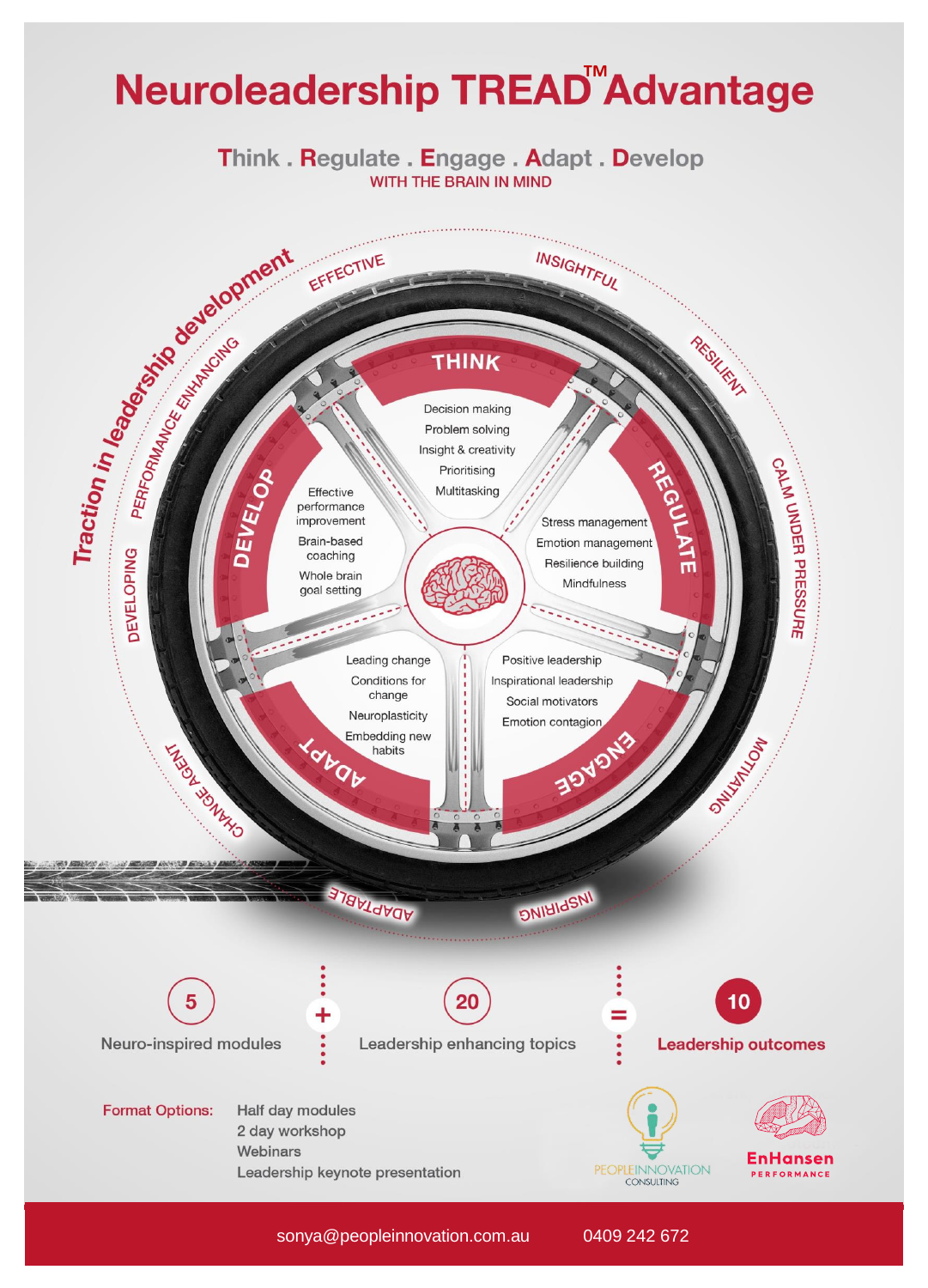

**Transport and Main Roads (TMR) – Cairns, QLD**

*"Kristen Hansen presented at our Specialty Fashion Group Annual Leadership conference to 85 leaders. The topic was The Neuroscience of Leadership (NeuroLeadership TREAD) and it was informative, entertaining and rich with practical strategies to lift engagement, improve decision making and stress regulation as well as develop and coach others. Kristen's style was engaging, humorous and influential and the feedback was overwhelmingly positive. Such was her impact, people are still referring to the material presented and using it in the daily work life (and personal lives)."* **Gary Perlstein** CEO

#### **Specialty Fashion Group**

*"As a provider of trade services to the Mining, Transport and Construction industry we have a team of experienced technicians that have greatly benefited from Kristen's practical approach. Introducing the concept of Neuroscience of Leadership to a team that can spot the difference between a 5/8 spanner and a 9/16 spanner at 100 yards is not something that is expected to go well! However with Kristen's clear explanations and interaction, our team of floor up Supervisors and Leading Hands were able to grasp, joke, identify their own and others strengths and weaknesses from a neuroscience point of view."*

### **Rusty Russell**

Managing Director **Double R Heavy Equipment Repairs** *"We recently ran a workshop for the top 30% of sales people in our business. Highly experienced, and successful in their own right. After a three and a half hour workshop exploring the fundamentals of Neuroscience and the relationship to high performance our team were buzzing."* **Craig Hawkins**

Sales Capability Consultant, Human Resources Division **Allianz**

*"Kristen Hansen presented on the Neuroscience of Leadership to over 150 of our people leaders. Kristen's presentation was engaging, informative and practical. Kristen was incredibly entertaining and full of energy. She was able to make complex theory simple and easy to understand whilst also applying it practically for our leaders to take back and use with their teams. The feedback from our people leaders has been exceptional with many stating that they have been able to apply much of what Kristen presented."* **Allyson Carlile**

*Head of HR, AFS Multibrand* **Westpac Group**



*"I found the Neuroleadership TREAD webinars were framed well for leaders. Kristen really simplified a complex topic so that it was easy to digest, concepts understood and most importantly our leaders could see how the information applied to them as leaders/coaches. The webinar format flowed well and the interaction components really allowed the participants to demonstrate their understanding of the topics covered and embed their learning."* **Suzana Katic** Learning & Development

**Chep**



*"I would just like to thank you for delivering the Neuroleadership TREAD program and the Emotionally Intelligent Leader Courses as part of the Ambulance Service Executive Development Program. These courses have allowed me to understand how I react to different situations in the work place and given me a greater awareness of my staff's verbal and non-verbal cues to situations at work. These courses have also made it easier when acting up in Deputy Director roles as my interpersonal skills have improved by better understanding of how cognitively I react and deal with different situations. My staff have given me positive feedback on the positive way I deal with conflict and other situations in a positive and inclusive manner."*

### **David Koop**

State Manager, Health Emergency Response Capability and Countermeasures

### **NSW Health Emergency**

**Management Unit** | **Office of the State HSFAC NSW Health**

*"Kristen Hansen; dynamic, engaging and relevant. In presenting her neuroleadership session to the State Trustees managers, Kristen unlocked a response from the whole group that I've not been seen before. Every person took away strategies to help them be better leaders and they are still talking about the session months later".* **John Brennan**

General Manager - Strategy, Innovation & Transformation **State Trustees**

*"The neuroleadership skills I learned by attending the TREAD workshop have become an essential part of my management style at the Garvan Institute. I gained significant insight into the effect that stress can have on individual performance and productivity, and as a result I feel I am a better leader and manager, and I am more in tune with my team and internal clients."* **Christina Hardy** Director, Business Development & Legal Affairs **Garvan Institute of Medical Research**

*"I believe Neuroleadership is our best hope of seeing lasting change in our leaders. Kristen's engaging facilitation skills coupled with this exciting topic took all participants on a journey that they have fed back to me as "crucial for them in understanding their behaviour."* **Ashley Leadbetter**

Senior Learning & Development Officer **Monadelphous**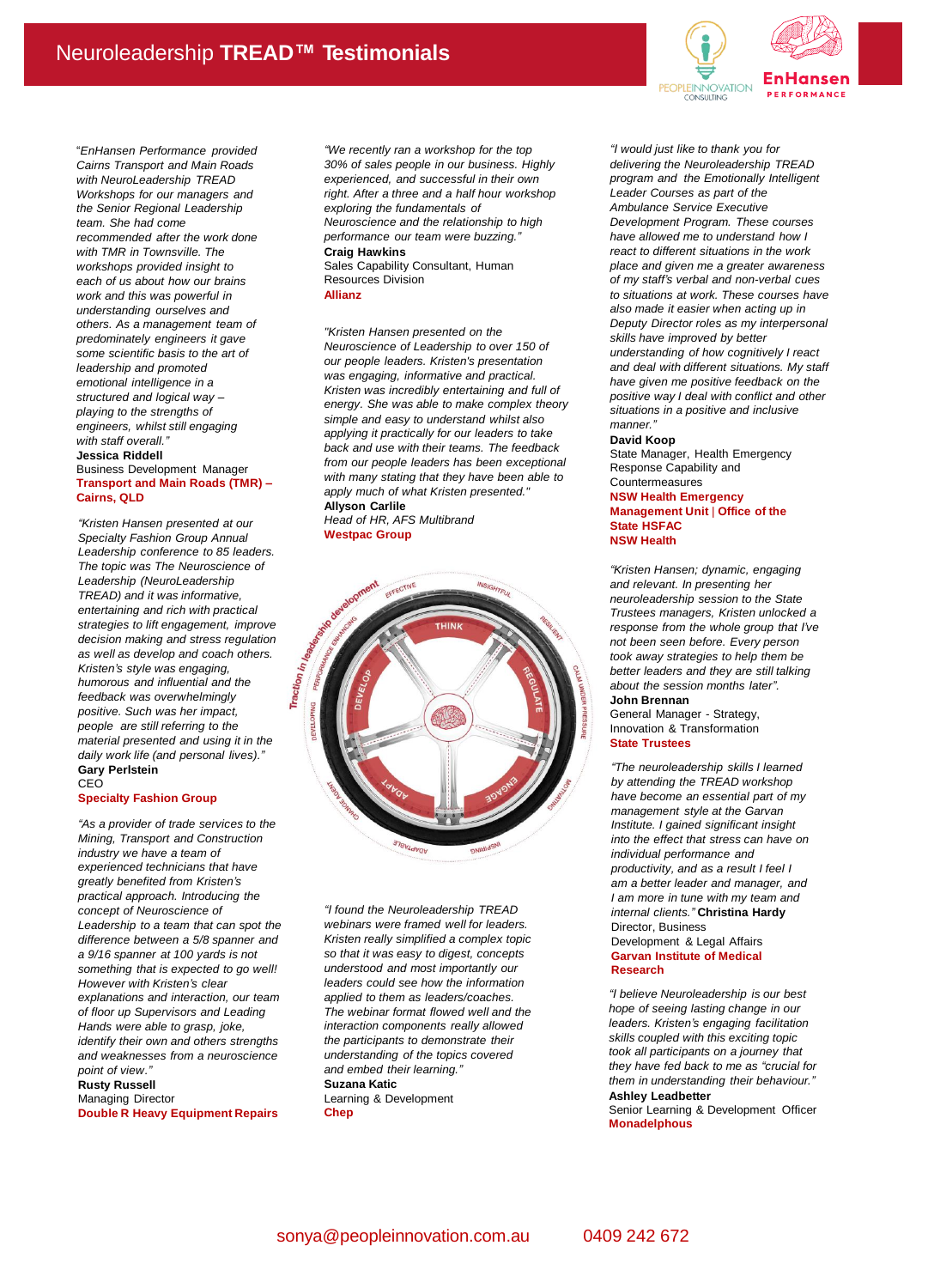